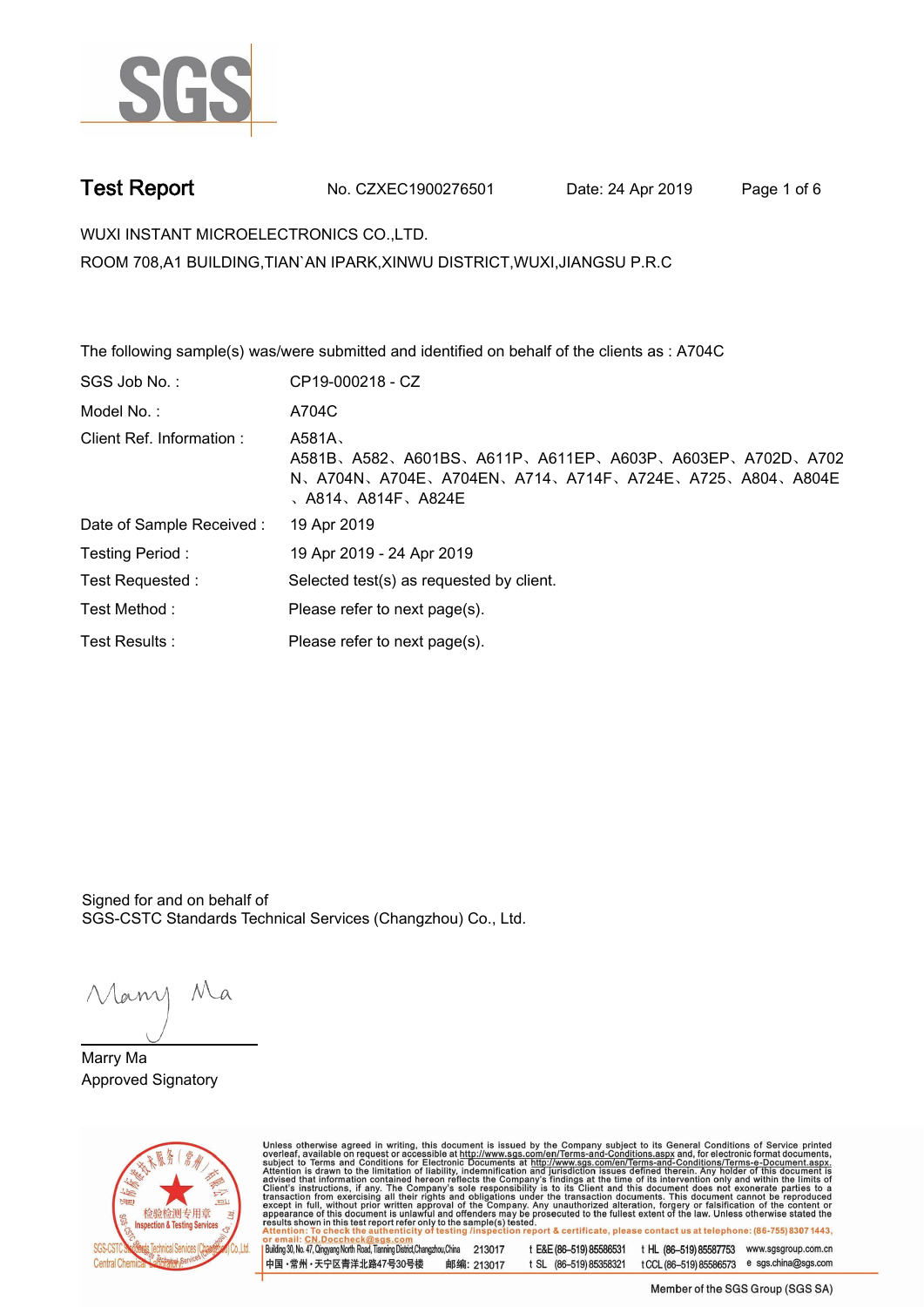

**Test Report. No. CZXEC1900276501** Date: 24 Apr 2019 Page 2 of 6

**Test Results :.**

**Test Part Description :.**

| Specimen No.    | SGS Sample ID    | <b>Description</b>                 |
|-----------------|------------------|------------------------------------|
| SN <sub>1</sub> | CZX19-002765.001 | Black body with printing(mix all*) |

**Remarks :.(1) 1 mg/kg = 0.0001%.**

**(2) MDL = Method Detection Limit.**

**(3) ND = Not Detected ( < MDL ).**

**(4) "-" = Not Regulated.**

### **RoHS Directive (EU) 2015/863 amending Annex II to Directive 2011/65/EU.**

**Test Method :. With reference to IEC 62321-4:2013+AMD1:2017, IEC62321-5:2013, IEC62321-7-2:2017, IEC 62321-6:2015 and IEC62321-8:2017, analyzed by ICP-OES, UV-Vis and GC-MS..**

| <u>Test Item(s)</u>          | <u>Limit</u>             | <u>Unit</u> | <b>MDL</b>       | <u>001</u> |
|------------------------------|--------------------------|-------------|------------------|------------|
| Cadmium (Cd)                 | 100                      | mg/kg       | 2                | <b>ND</b>  |
| Lead (Pb)                    | 1000                     | mg/kg       | $\boldsymbol{2}$ | 8          |
| Mercury (Hg)                 | 1000                     | mg/kg       | 2                | ND         |
| Hexavalent Chromium (Cr(VI)) | 1000                     | mg/kg       | 8                | ND         |
| Sum of PBBs                  | 1000                     | mg/kg       |                  | ND         |
| Monobromobiphenyl            | -                        | mg/kg       | 5                | <b>ND</b>  |
| Dibromobiphenyl              | $\overline{\phantom{a}}$ | mg/kg       | 5                | ND         |
| Tribromobiphenyl             | $\overline{a}$           | mg/kg       | 5                | ND.        |
| Tetrabromobiphenyl           | $\overline{\phantom{a}}$ | mg/kg       | 5                | ND.        |
| Pentabromobiphenyl           | $\overline{\phantom{a}}$ | mg/kg       | 5                | ND.        |
| Hexabromobiphenyl            | ۰                        | mg/kg       | 5                | ND.        |
| Heptabromobiphenyl           | $\overline{\phantom{m}}$ | mg/kg       | 5                | <b>ND</b>  |
| Octabromobiphenyl            | $\overline{\phantom{m}}$ | mg/kg       | 5                | ND.        |
| Nonabromobiphenyl            | $\overline{\phantom{a}}$ | mg/kg       | 5                | <b>ND</b>  |
| Decabromobiphenyl            |                          | mg/kg       | 5                | ND.        |
| Sum of PBDEs                 | 1000                     | mg/kg       | -                | ND         |
| Monobromodiphenyl ether      | -                        | mg/kg       | 5                | ND.        |
| Dibromodiphenyl ether        | $\overline{\phantom{a}}$ | mg/kg       | 5                | <b>ND</b>  |
| Tribromodiphenyl ether       | ۰                        | mg/kg       | 5                | ND.        |
| Tetrabromodiphenyl ether     |                          | mg/kg       | 5                | <b>ND</b>  |
|                              |                          |             |                  |            |



Unless otherwise agreed in writing, this document is issued by the Company subject to its General Conditions of Service printed overleaf, available on request or accessible at http://www.sgs.com/en/Terms-and-Conditions.as

Building 30, No. 47, Qingyang North Road, Tianning District, Changzhou, China 213017 t E&E (86-519) 85586531 t HL (86-519) 85587753 www.sgsgroup.com.cn 中国·常州·天宁区青洋北路47号30号楼 邮编: 213017 t SL (86-519) 85358321 t CCL (86-519) 85586573 e sgs.china@sgs.com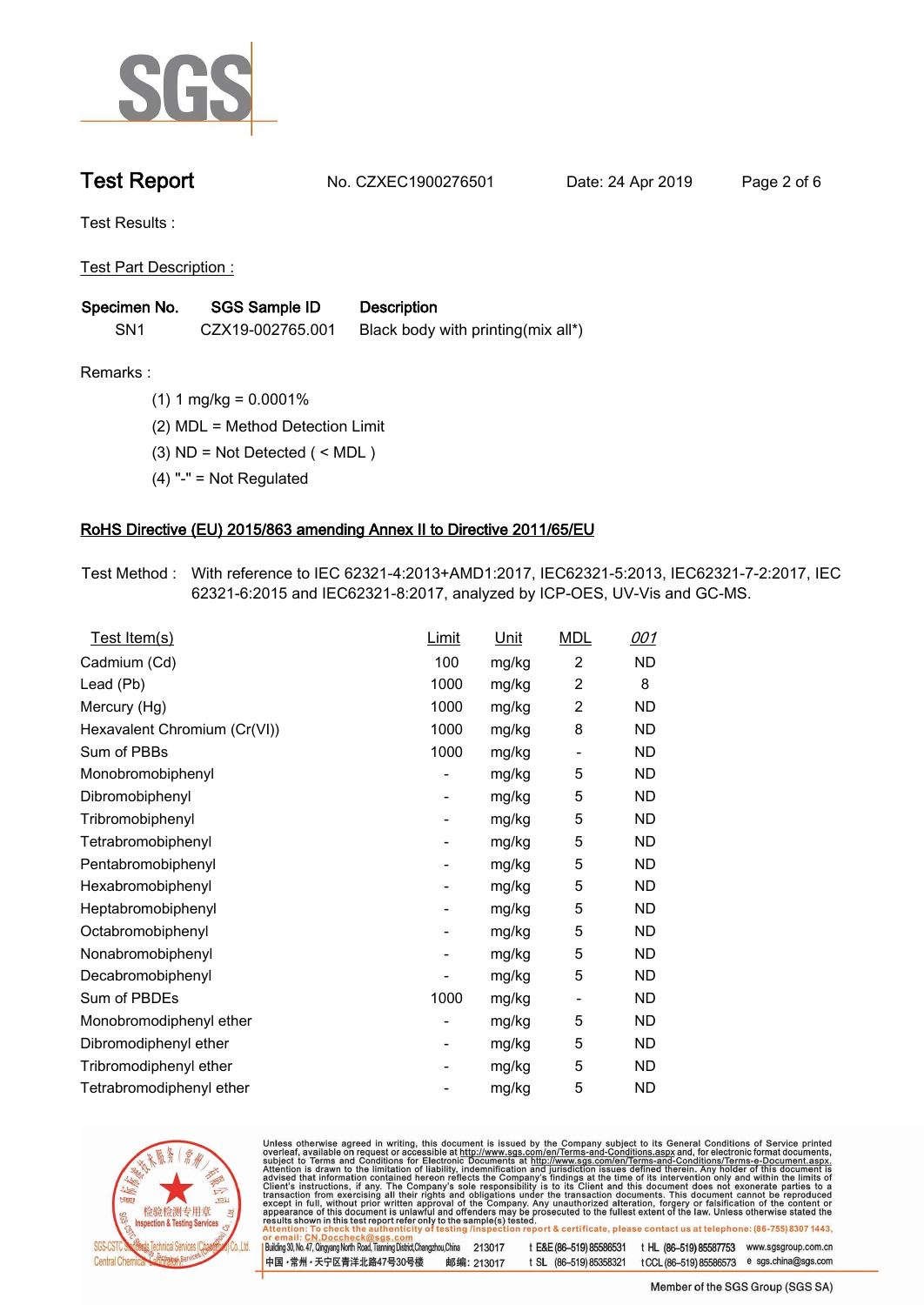

**Test Report. No. CZXEC1900276501** Date: 24 Apr 2019 Page 3 of 6

| Test Item(s)                      | <u>Limit</u>             | Unit  | <b>MDL</b> | <u>001</u> |
|-----------------------------------|--------------------------|-------|------------|------------|
| Pentabromodiphenyl ether          | $\overline{\phantom{a}}$ | mg/kg | 5          | <b>ND</b>  |
| Hexabromodiphenyl ether           | $\overline{\phantom{a}}$ | mg/kg | 5          | <b>ND</b>  |
| Heptabromodiphenyl ether          | Ξ.                       | mg/kg | 5          | <b>ND</b>  |
| Octabromodiphenyl ether           | -                        | mg/kg | 5          | <b>ND</b>  |
| Nonabromodiphenyl ether           | Ξ.                       | mg/kg | 5          | <b>ND</b>  |
| Decabromodiphenyl ether           | -                        | mg/kg | 5          | <b>ND</b>  |
| Di-butyl Phthalate (DBP)          | 1000                     | mg/kg | 50         | <b>ND</b>  |
| Benzyl Butyl Phthalate (BBP)      | 1000                     | mg/kg | 50         | <b>ND</b>  |
| Di-2-Ethyl Hexyl Phthalate (DEHP) | 1000                     | mg/kg | 50         | <b>ND</b>  |
| Diisobutyl Phthalates (DIBP)      | 1000                     | mg/kg | 50         | <b>ND</b>  |

**Notes :.**

- **(1)The maximum permissible limit is quoted from RoHS Directive (EU) 2015/863. IEC 62321 series is equivalent to EN 62321 series http://www.cenelec.eu/dyn/www/f?p=104:30:1742232870351101::::FSP\_ORG\_ID,FSP\_LANG**
- **\_ID:1258637,25 (2)On 4 June 2015, Commission Directive (EU) 2015/863 was published in the Official Journal of the European Union (OJEU) to include the phthalates BBP, DBP, DEHP and DIBP into ANNEX II of the Rohs Recast Directive. The new law restricts each phthalate to no more than 0.1% in each homogeneous material of an electrical product.**
- **(3)The restriction of DEHP, BBP, DBP and DIBP shall apply to medical devices, including in vitro medical devices, and monitoring and control instruments, including industrial monitoring and control instruments, from 22 July 2021.**
- **(4)The restriction of DEHP, BBP, DBP and DIBP shall not apply to cables or spare parts for the repair, the reuse, the updating of functionalities or upgrading of capacity of EEE placed on the market before 22 July 2019, and of medical devices, including in vitro medical devices, and monitoring and control instruments, including industrial monitoring and control instruments, placed on the market before 22 July 2021.**
- **(5)The restriction of DEHP, BBP and DBP shall not apply to toys which are already subject to the restriction of DEHP, BBP and DBP through entry 51 of Annex XVII to Regulation (EC) No 1907/2006.**

**(6) \*The sample(s) was/were analyzed on behalf of the applicant as mixing sample in one testing. The above result(s) was/were only given as the informality value and only for reference..**



Unless otherwise agreed in writing, this document is issued by the Company subject to its General Conditions of Service printed<br>overleaf, available on request or accessible at http://www.sgs.com/en/Terms-and-Conditions.as Building 30, No. 47, Qingyang North Road, Tianning District, Changzhou, China 213017 t E&E (86-519) 85586531 t HL (86-519) 85587753 www.sgsgroup.com.cn

中国·常州·天宁区青洋北路47号30号楼 邮编: 213017 t SL (86-519) 85358321 t CCL (86-519) 85586573 e sgs.china@sgs.com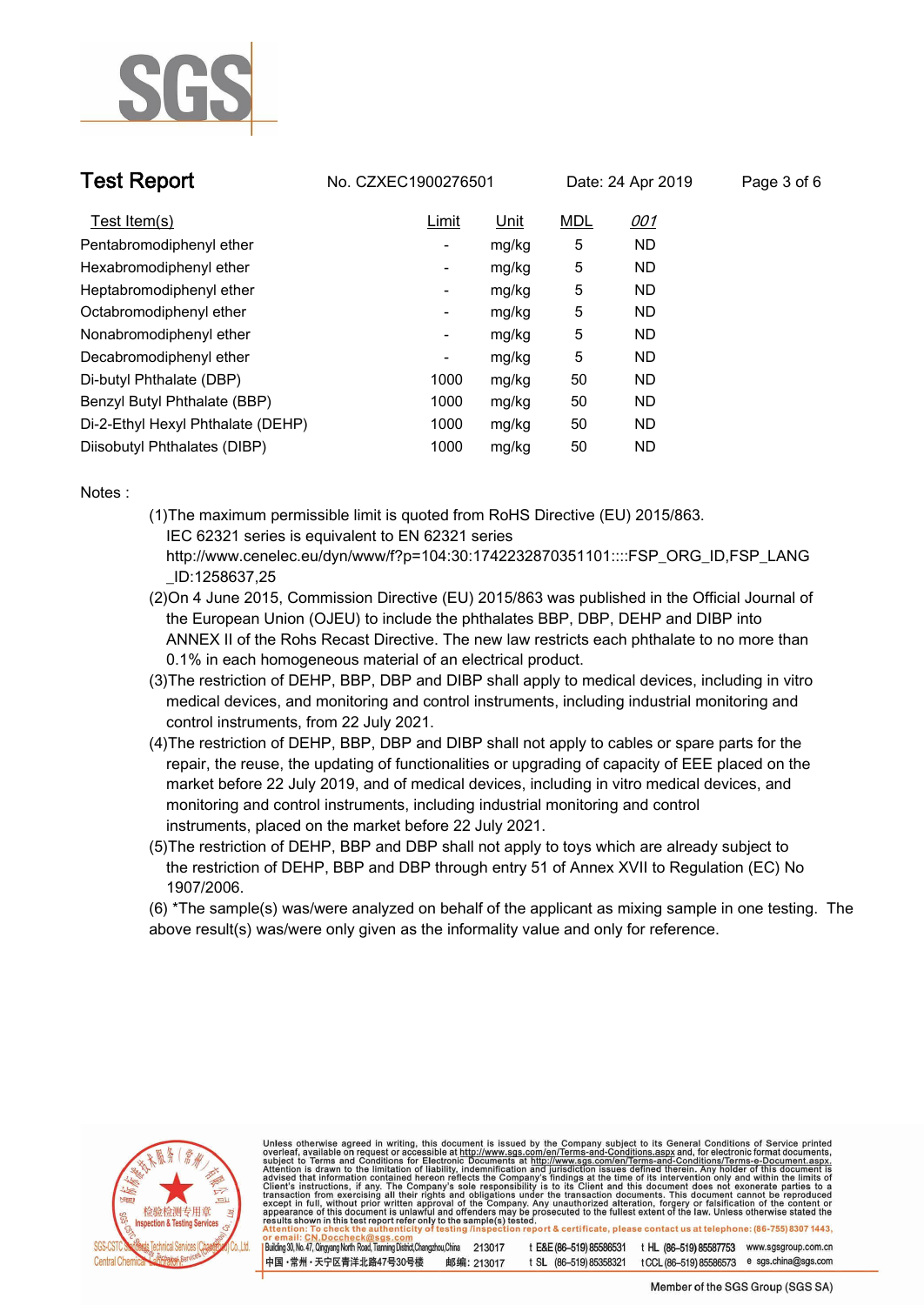

**Test Report. No. CZXEC1900276501** Date: 24 Apr 2019 Page 4 of 6

## **ATTACHMENTS**

# **Pb/Cd/Hg/Cr6+/PBBs/PBDEs Testing Flow Chart**

These samples were dissolved totally by pre-conditioning method according to below flow chart. (Cr6+ and PBBs/PBDEs test method excluded)





Unless otherwise agreed in writing, this document is issued by the Company subject to its General Conditions of Service printed<br>overleaf, available on request or accessible at http://www.sgs.com/en/Terms-and-Conditions.as

t E&E (86-519) 85586531 t HL (86-519) 85587753 www.sgsgroup.com.cn Building 30, No. 47, Qingyang North Road, Tianning District, Changzhou, China 213017 中国·常州·天宁区青洋北路47号30号楼 邮编: 213017 t SL (86-519) 85358321 t CCL (86-519) 85586573 e sgs.china@sgs.com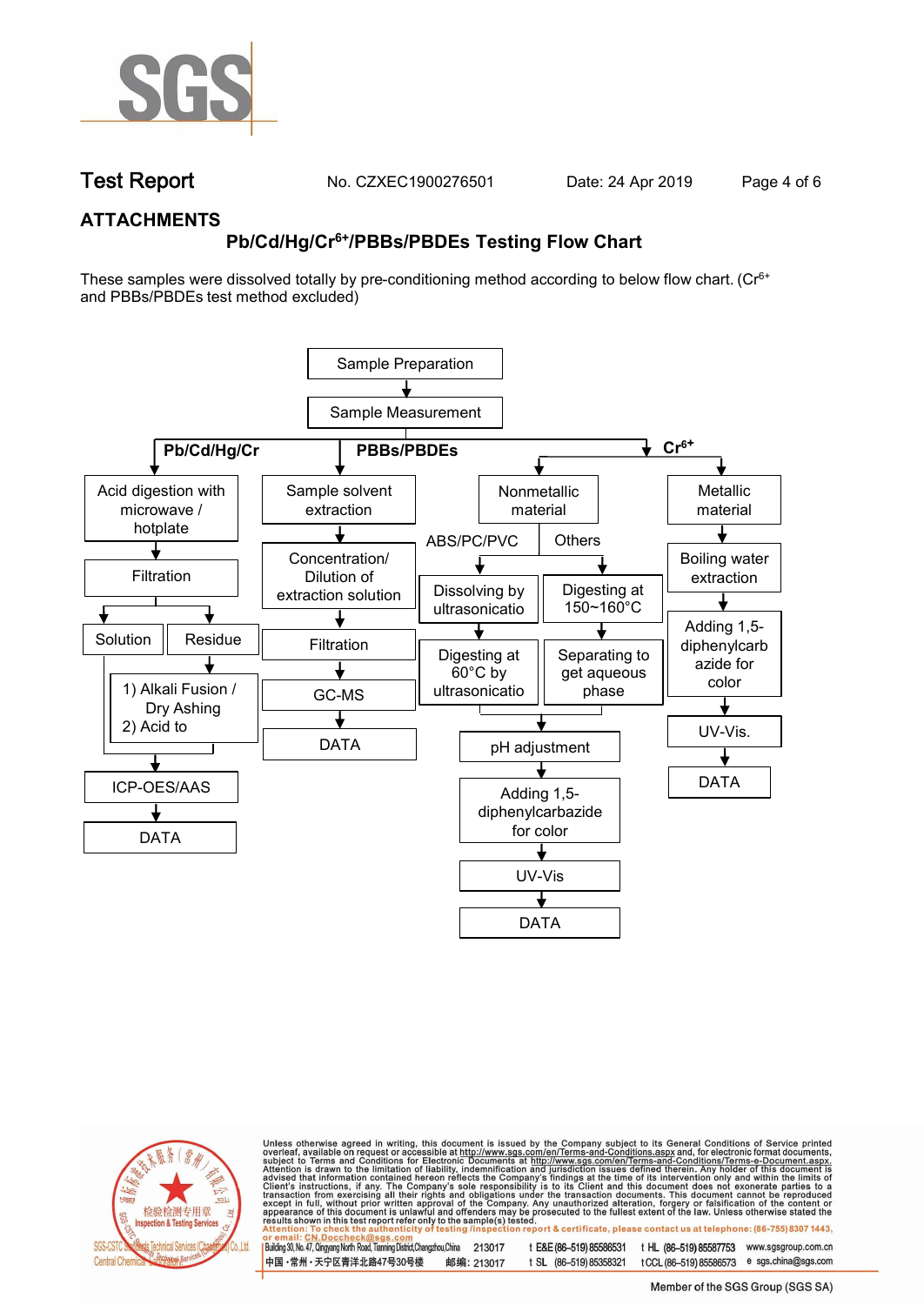

**Test Report. No. CZXEC1900276501 Date: 24 Apr 2019. Page 5 of 6.**

## **ATTACHMENTS**

## **Phthalates Testing Flow Chart**





Unless otherwise agreed in writing, this document is issued by the Company subject to its General Conditions of Service printed overleaf, available on request or accessible at http://www.sgs.com/en/Terms-and-Conditions.as

Building 30, No. 47, Qingyang North Road, Tianning District, Changzhou, China 213017 t E&E (86-519) 85586531 t HL (86-519) 85587753 www.sgsgroup.com.cn 中国·常州·天宁区青洋北路47号30号楼 邮编: 213017 t SL (86-519) 85358321 t CCL (86-519) 85586573 e sgs.china@sgs.com